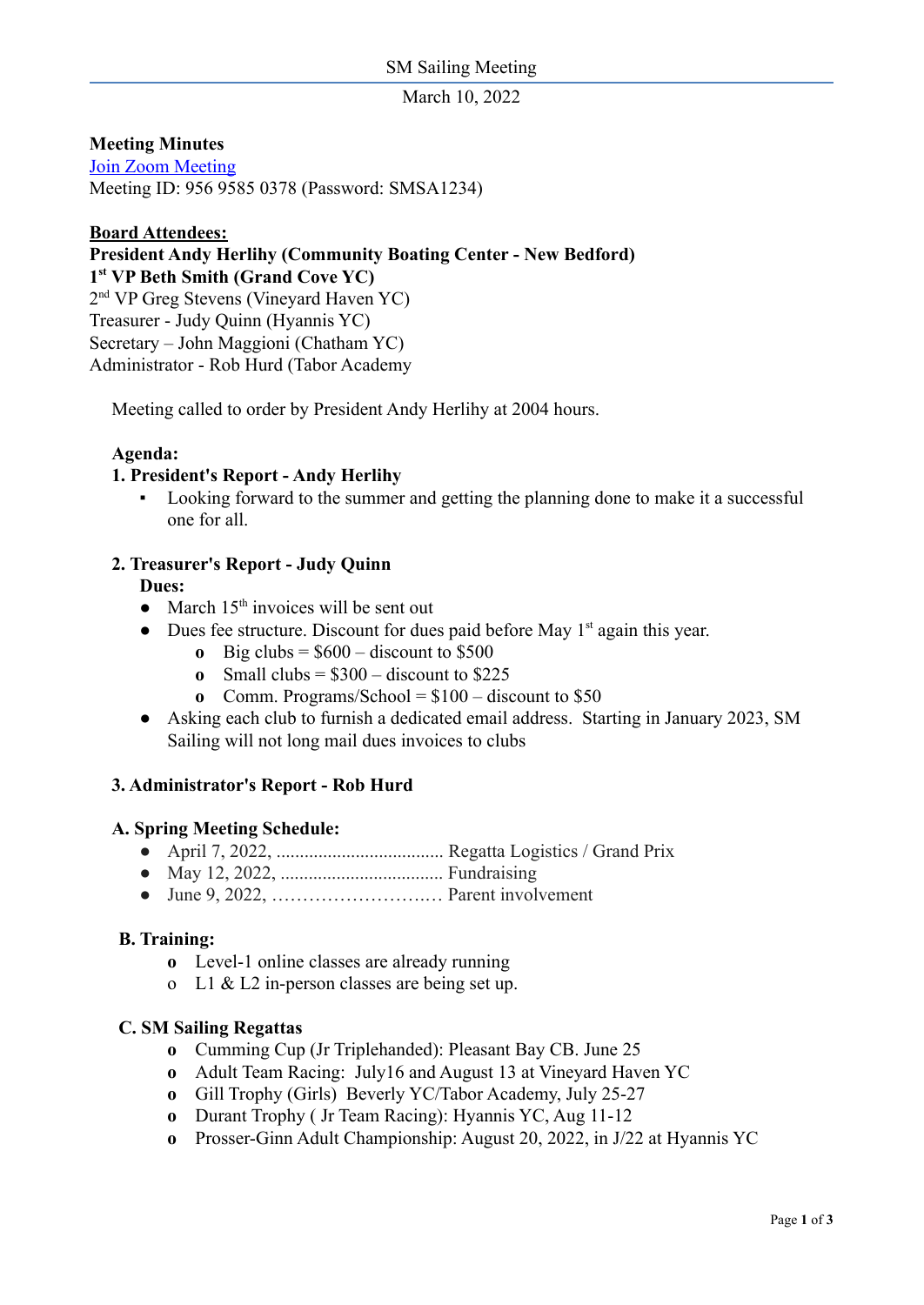# **D. US Sailing Junior Regattas**

- **● U.S. Youth Match Racing Championship, June 15-19, Long Beach Yacht Club, Long Beach, CA.** [More Information](https://ussailing.us1.list-manage.com/track/click?u=9e7179c6be5d4ffc7b83d82dc&id=aff85fc844&e=1b43b0e9d9)
	- Requests for Invitation due by April 1st.
- **● U.S. Youth Championship, June 23-26, Mission Bay Yacht Club, San Diego, CA.** [More Information](https://ussailing.us1.list-manage.com/track/click?u=9e7179c6be5d4ffc7b83d82dc&id=74b5ed1389&e=1b43b0e9d9)
	- ILCA 6 (Radial rig): entry is by Resume Application. Application opens on April 4th, and closes on April 15th
	- International 420, 29er, Nacra15, ILCA 7 (Standard rig), iOFOiL Youth: entry is open on a first-come, first-served basis, with fleet size caps. Registration opens on April 4th and closes on April 15th.
- **● U.S. Junior Women's Championship, July 20-24, California Yacht Club, Marina del Rey, CA.** [More Information](https://ussailing.us1.list-manage.com/track/click?u=9e7179c6be5d4ffc7b83d82dc&id=494d3a22b6&e=1b43b0e9d9)
	- ILCA 6, Club 420, and 29er classes
	- Entry is open on a first-come, first-served basis with fleet size caps. Registration opens on March 15th

## **E. Grand Prix 2022:**

- o Re-evaluate the GP 10-year plan.
- o Plan for 2022 2032 to be revealed at the next meeting

### **E. Future Officers.**

- o New Second VP for August 2022
- o Nominating committee of Andy, Beth, and Greg.

## **4. Powerboat safety**

## **▪ Kill chord.**

- o New USCG rule mandates its use when moving faster than "trolling speed."
- o US Sailing interpretation of this rule is that the kill chord should ALWAYS be used
- o Buzzards: Kill cords we use. I am old and forget sometimes. The instructors wear them well. As I grew up without them, I see negatives more than others -- trying to rescue a boat that is grounded/beached, standing up to throw them a line, kill cord kills, fumbling to get it back in, restarting engine takes time - or maybe it stalls.....then you are on the rocks/beach. If you have new / reliable engines it is ok. If you are scarred from the 80s - YOU NEVER TURN YOUR ENGINE OFF IN BUZZARDS BAY!
- o CBC, NB: required as soon as you get into the boat. Self-policing. You can get into problems, but if you can have two people in the boat it makes it easier to let the driver, driver.
- o New Bedford YC: Must wear. A fireable offense if you don't.
- o Onset Bay Center: Issue every single senior instructor a kill cord to attach to their life instruction.
- o Tabor: Thinking of putting a placard on the drive station to remind instructors to attach them.